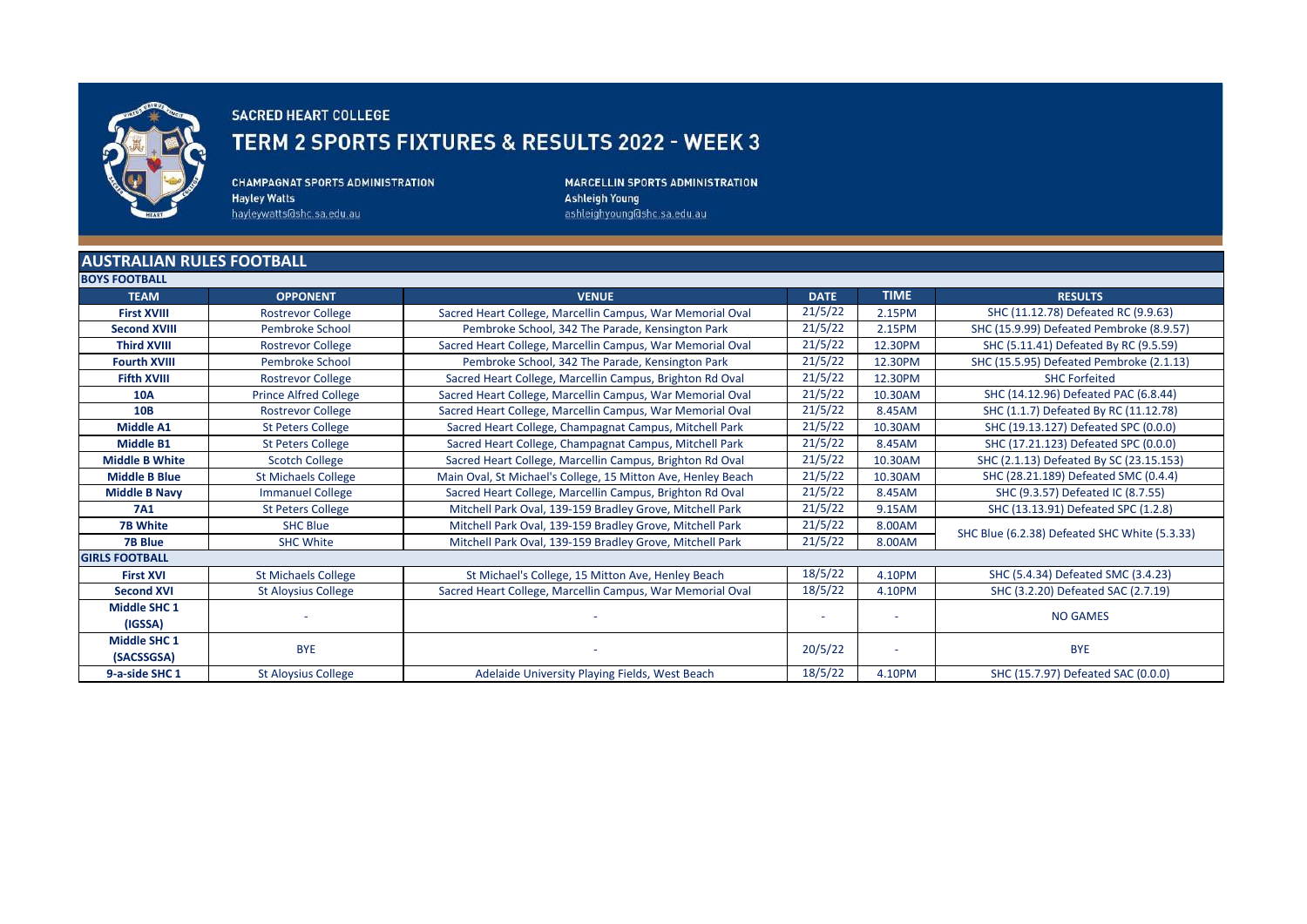| <b>BASKETBALL</b>           |                              |                                                                        |             |             |                                    |
|-----------------------------|------------------------------|------------------------------------------------------------------------|-------------|-------------|------------------------------------|
| <b>TEAM</b>                 | <b>OPPONENT</b>              | <b>VENUE</b>                                                           | <b>DATE</b> | <b>TIME</b> | <b>RESULTS</b>                     |
| <b>BOYS BASKETBALL</b>      |                              |                                                                        |             |             |                                    |
| Open A                      | <b>Rostrevor College</b>     | Sacred Heart College, Marcellin Campus, Br McAteer Centre, Marist Hall | 21/5/22     | 10.30AM     | SHC (62) Defeated RC (48)          |
| Open B                      | <b>Rostrevor College</b>     | Sacred Heart College, Marcellin Campus, Br McAteer Centre, Marist Hall | 21/5/22     | 9.30AM      | SHC (56) Defeated RC (35)          |
| Open C                      | <b>Rostrevor College</b>     | Sacred Heart College, Marcellin Campus, Br McAteer Centre, Marist Hall | 21/5/22     | 8.30AM      | SHC (61) Defeated RC (26)          |
| SHC <sub>4</sub>            | SHC <sub>6</sub>             | Sacred Heart College, Marcellin Campus, Br McAteer Centre, Marist Hal  | 21/5/22     | 11.30AM     | SHC 4 (38) Defetaed SHC 6 (18)     |
| SHC <sub>5</sub>            | <b>Prince Alfred College</b> | Sacred Heart College, Marcellin Campus, Br McAteer Centre, Marist Hall | 21/5/22     | 10.30AM     | SHC (54) Defeated PAC (37)         |
| SHC <sub>6</sub>            | SHC <sub>4</sub>             | Sacred Heart College, Marcellin Campus, Br McAteer Centre, Marist Hall | 21/5/22     | 11.30AM     | SHC 6 (18) Defeated By SHC 4 (38)  |
| SHC <sub>7</sub>            | <b>St Peters College</b>     | St Peter's College, 55 Hackney Rd, St Peters                           | 21/5/22     | 10.30AM     | SHC (32) Defeated SPC (17)         |
| SHC <sub>8</sub>            | <b>Prince Alfred College</b> | Sacred Heart College, Marcellin Campus, Br McAteer Centre, Marist Hall | 21/5/22     | 11.30AM     | SHC (34) Defeated By PAC (43)      |
| <b>Middle A1</b>            | <b>Rostrevor College</b>     | Purton Hall, Rostrevor College, Glen Stuart Road, Woodforde            | 21/5/22     | 10.30AM     | SHC (50) Defeated By RC (52)       |
| <b>Middle B1</b>            | <b>Rostrevor College</b>     | Purton Hall, Rostrevor College, Glen Stuart Road, Woodforde            | 21/5/22     | 9.30AM      | SHC (73) Defeated RC (27)          |
| Middle C1                   | <b>Rostrevor College</b>     | Purton Hall, Rostrevor College, Glen Stuart Road, Woodforde            | 21/5/22     | 8.30AM      | SHC (70) Defeated RC (8)           |
| <b>Middle South 2 Blue</b>  | <b>Prince Alfred College</b> | Prince Alfred College, 23 Dequetteville Terrace, Kent Town             | 21/5/22     | 9.30AM      | SHC (56) Defeated PAC (12)         |
| <b>Middle South 2 White</b> | Nazareth Catholic College    | Nazareth Catholic College, 1 Hartley Rd, Flinders Park                 | 21/5/22     | 8.30AM      | SHC (38) Defeated By Nazareth (44) |
| <b>Middle South 2 Navy</b>  | <b>Woodcroft College</b>     | Sacred Heart College, Champagnat Campus, Marist Hall                   | 21/5/22     | 8.30AM      | SHC (77) Defeated WC (49)          |
| Year 7 Blue                 | Pembroke School              | Adelaide Arena, 44A Crittenden Road, Findon - Court 2                  | 20/5/22     | 4.45PM      | SHC (24) Defeated Pembroke (21)    |
| Year 7 White                | Cabra Dominican College      | Adelaide Arena, 44A Crittenden Road, Findon - Court 3                  | 20/5/22     | 4.45PM      | SHC (40) Defeated Cabra (12)       |
| Year 7 Navy                 | Cabra Dominican College      | Adelaide Arena, 44A Crittenden Road, Findon - Court 1                  | 20/5/22     | 4.45PM      | SHC (46) Defeated Cabra (21)       |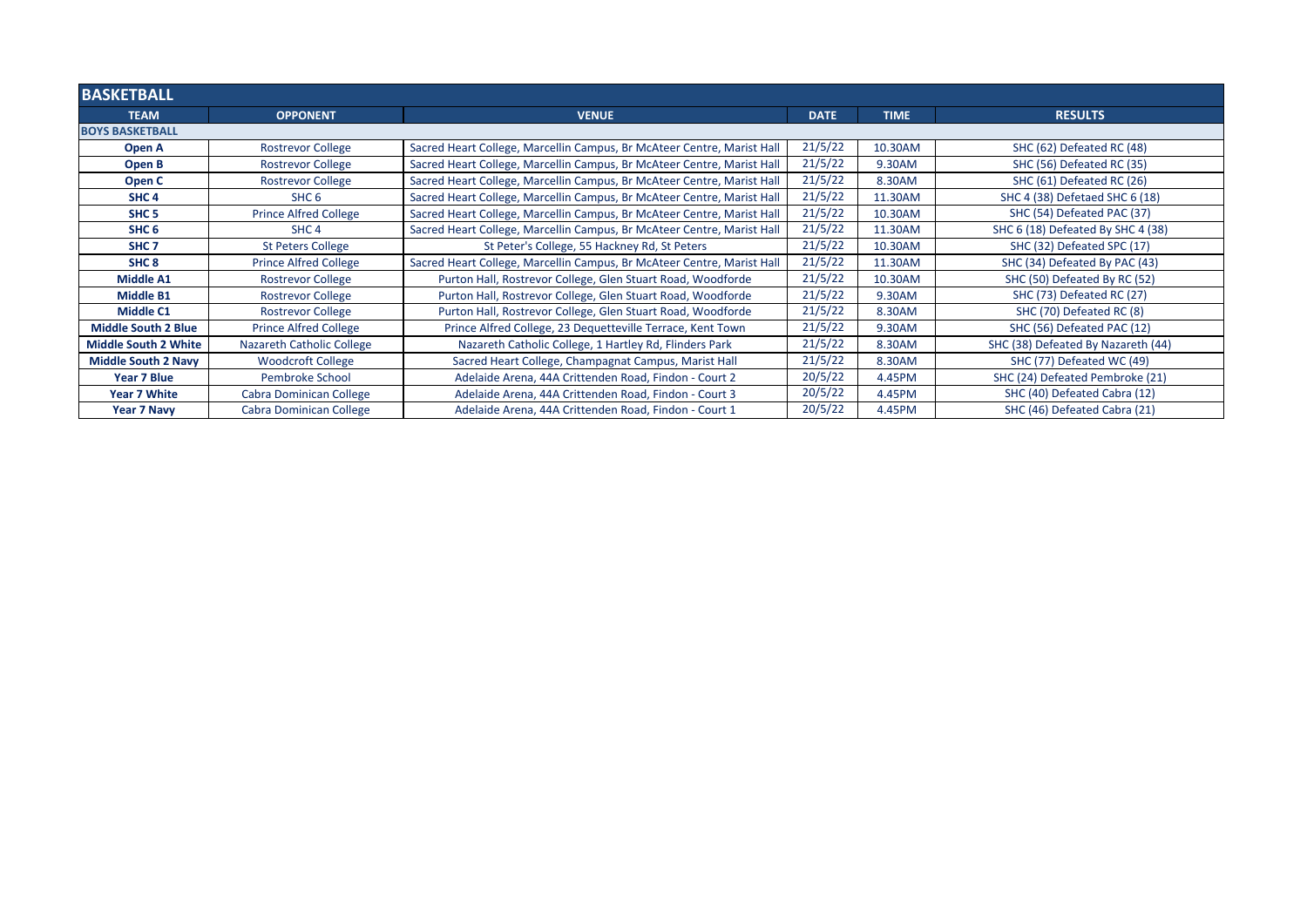| <b>NETBALL</b>        |                                  |                                                                          |            |             |                                   |
|-----------------------|----------------------------------|--------------------------------------------------------------------------|------------|-------------|-----------------------------------|
| <b>GIRLS NETBALL</b>  |                                  |                                                                          |            |             |                                   |
| <b>TEAM</b>           | <b>OPPONENT</b>                  | <b>VENUE</b>                                                             | <b>DAY</b> | <b>TIME</b> | <b>RESULTS</b>                    |
| Open SHC <sub>1</sub> | SHC <sub>2</sub>                 | Sacred Heart College, Marcellin Campus, Br McAteer Centre, Marist Hall   | 21/5/22    | 9.00AM      | SHC 1 (57) Defeated SHC 2 (32)    |
| Open SHC 2            | SHC <sub>1</sub>                 | Sacred Heart College, Marcellin Campus, Br McAteer Centre, Marist Hall   | 21/5/22    | 9.00AM      | SHC 2 (32) Defeated By SHC 1 (57) |
| Open SHC <sub>3</sub> | SHC <sub>4</sub>                 | St Michael's College, 15 Mitton Ave, Henley Beach                        | 21/5/22    | 9.00AM      | SHC 3 Defeated SHC 4              |
| Open SHC 4            | SHC <sub>3</sub>                 | St Michael's College, 15 Mitton Ave, Henley Beach                        | 21/5/22    | 9.00AM      | SHC 4 Defeated By SHC 3           |
| Open SHC 5            | <b>St Ignatius College</b>       | St Mary's College, 253 Franklin St, Adelaide                             | 21/5/22    | 9.00AM      | SHC (28) Defeated SIC (36)        |
| Open SHC 6            | <b>St Mary's College</b>         | Sacred Heart College, Marcellin Campus, Brighton Rd Oval, Netball Courts | 19/5/22    | 4.00PM      | SHC (21) Defeated St Marys (20)   |
| Open SHC <sub>7</sub> | SHC <sub>8</sub>                 | Sacred Heart College, Marcellin Campus, Brighton Rd Oval, Netball Courts | 19/5/22    | 4.00PM      | SHC 7 (32) Defeated By SHC 8 (35) |
| Open SHC 8            | SHC <sub>7</sub>                 | Sacred Heart College, Marcellin Campus, Brighton Rd Oval, Netball Courts | 21/5/22    | 9.00AM      | SHC 8 (35) Defeated SHC 7 (32)    |
| Open SHC 9            | <b>SHC 10</b>                    | Sacred Heart College, Marcellin Campus, Brighton Rd Oval, Netball Courts | 17/5/22    | 10.00AM     | <b>SHC 9 Forfeit</b>              |
| Open SHC 10           | SHC <sub>9</sub>                 | Sacred Heart College, Marcellin Campus, Brighton Rd Oval, Netball Courts | 21/5/22    | 10.00AM     | <b>SHC 9 Forfeit</b>              |
| Open SHC 11           | <b>BYE</b>                       |                                                                          | $\sim$     |             | <b>BYE</b>                        |
| Year 10 SHC 1         | <b>St Mary's College</b>         | St Mary's College, 253 Franklin St, Adelaide                             | 21/5/22    | 8.00AM      | SHC (49) Defeated St Marys (15)   |
| Year 10 SHC 2         | <b>Mercedes College</b>          | Sacred Heart College, Marcellin Campus, Br McAteer Centre, Marist Hall   | 21/5/22    | 8.00AM      | SHC (22) Defeated Mercedes (18)   |
| Year 10 SHC 3         | Cabra Dominican College          | Cabra Dominican College, 225 Cross Rd, Cumberland Park                   | 21/5/22    | 9.00AM      | SHC (49) Defeated Cabra (10)      |
| Year 10 SHC 4         | SHC <sub>5</sub>                 | Nazareth Catholic College, 1 Hartley Rd, Flinders Park                   | 23/5/22    | 4.00PM      | SHC 4 (35) Defeated SHC 5 (10)    |
| Year 10 SHC 5         | SHC <sub>4</sub>                 | Nazareth Catholic College, 1 Hartley Rd, Flinders Park                   | 23/5/22    | 4.00PM      | SHC 5 (10) Defeated By SHC 4 (35) |
| Year 10 SHC 6         | <b>St Michaels College</b>       | Nazareth Catholic College, 1 Hartley Rd, Flinders Park                   | 21/5/22    | 9.00AM      | SHC (15) Defeated By SMC (29)     |
| Year 10 SHC 7         | Mary MacKillop College           | Marryatville High School, 170 Kensington Rd, Marryatville                | 21/5/22    | 10.00AM     | SHC (2) Defeated By MMC (25)      |
| Year 9 SHC 1          | Cardijn College                  | Sacred Heart College, Champagnat Campus, Netball Courts                  | 21/5/22    | 9.00AM      | SHC (43) Defeated Cardijn (8)     |
| Year 9 SHC 2          | <b>St Mary's College</b>         | Sacred Heart College, Champagnat Campus, Netball Courts                  | 21/5/22    | 9.00AM      | SHC (31) Defeated SMC (29)        |
| Year 9 SHC 3          | <b>St Ignatius College</b>       | Marryatville High School, 170 Kensington Rd, Marryatville                | 21/5/22    | 8.00AM      | SHC (10) Defeated By SIC (24)     |
| Year 9 SHC 4          | <b>St Aloysius College</b>       | St Michael's College, 15 Mitton Ave, Henley Beach                        | 21/5/22    | 9.00AM      | SHC (16) Defeated SAC (12)        |
| Year 9 SHC 5          | Cardijn College                  | St Michael's College, 15 Mitton Ave, Henley Beach                        | 21/5/22    | 9.00AM      | SHC (23) Defeated Cardijn (14)    |
| Year 9 SHC 6          | <b>St Michaels College</b>       | Cabra Dominican College, 225 Cross Rd, Cumberland Park                   | 21/5/22    | 10.00AM     | SHC (2) Defeated By SMC (16)      |
| Year 8 SHC 1          | <b>St Mary's College</b>         | St Michael's College, 15 Mitton Ave, Henley Beach                        | 21/5/22    | 8.00AM      | SHC (26) Defeated By SMC (29)     |
| Year 8 SHC 2          | Loreto College                   | Cabra Dominican College, 225 Cross Rd, Cumberland Park                   | 21/5/22    | 8.00AM      | <b>SHC FORFEIT</b>                |
| Year 8 SHC 3          | <b>Cardijn College</b>           | Sacred Heart College, Marcellin Campus, Brighton Rd Oval, Netball Courts | 21/5/22    | 8.00AM      | SHC (23) Defeated Cardijn (15)    |
| Year 8 SHC 4          | <b>St Mary's College</b>         | Sacred Heart College, Marcellin Campus, Brighton Rd Oval, Netball Courts | 21/5/22    | 8.00AM      | SHC (39) Defeated SMC (7)         |
| Year 8 SHC 5          | <b>Nazareth Catholic College</b> | Sacred Heart College, Marcellin Campus, Brighton Rd Oval, Netball Courts | 21/5/22    | 8.00AM      | <b>SHC FORFEIT</b>                |
| Year 8 SHC 6          | Cardijn College                  | St Michael's College, 15 Mitton Ave, Henley Beach                        | 21/5/22    | 10.00AM     | SHC (37) Defeated Cardijn (4)     |
| Year 8 SHC 7          | <b>St Michaels College</b>       | Cabra Dominican College, 225 Cross Rd, Cumberland Park                   | 21/5/22    | 10.00AM     | SHC (17) Defeated SMC (3)         |
| Year 7 SHC 1          | Loreto College                   | Cabra Dominican College, 225 Cross Rd, Cumberland Park                   | 21/5/22    | 8.00AM      | SHC (41) Defeated Loreto (4)      |
| Year 7 SHC 2          | <b>BYE</b>                       |                                                                          | 21/5/22    |             | <b>BYE</b>                        |
| Year 7 SHC 3          | <b>St Michaels College</b>       | Sacred Heart College, Champagnat Campus, Netball Courts                  | 21/5/22    | 8.00AM      | SHC (20) Defeated SMC (9)         |
| Year 7 SHC 4          | <b>Cabra Dominican College</b>   | Sacred Heart College, Champagnat Campus, Netball Courts                  | 21/5/22    | 8.00AM      | SHC (10) Drew Cardijn (10)        |
| Year 7 SHC 5          | Cardijn College                  | Sacred Heart College, Champagnat Campus, Netball Courts                  | 21/5/22    | 10.00AM     | SHC (10) Defeated By Cardijn (12) |
| Year 7 SHC 6          | <b>Nazareth Catholic College</b> | Sacred Heart College, Champagnat Campus, Netball Courts                  | 21/5/22    | 10.00AM     | SHC (55) Defeated Nazareth (0)    |
| Year 7 SHC 7          | <b>Mary MacKillop College</b>    | Mary MacKillop College, 10/14 High St, Kensington                        | 21/5/22    | 10.00AM     | SHC (27) Defeated MMC (1)         |
| Year 7 SHC 8          | <b>Cabra Dominican College</b>   | St Michael's College, 15 Mitton Ave, Henley Beach                        | 21/5/22    | 10.00AM     | SHC (3) Defeated By Cabra (17)    |